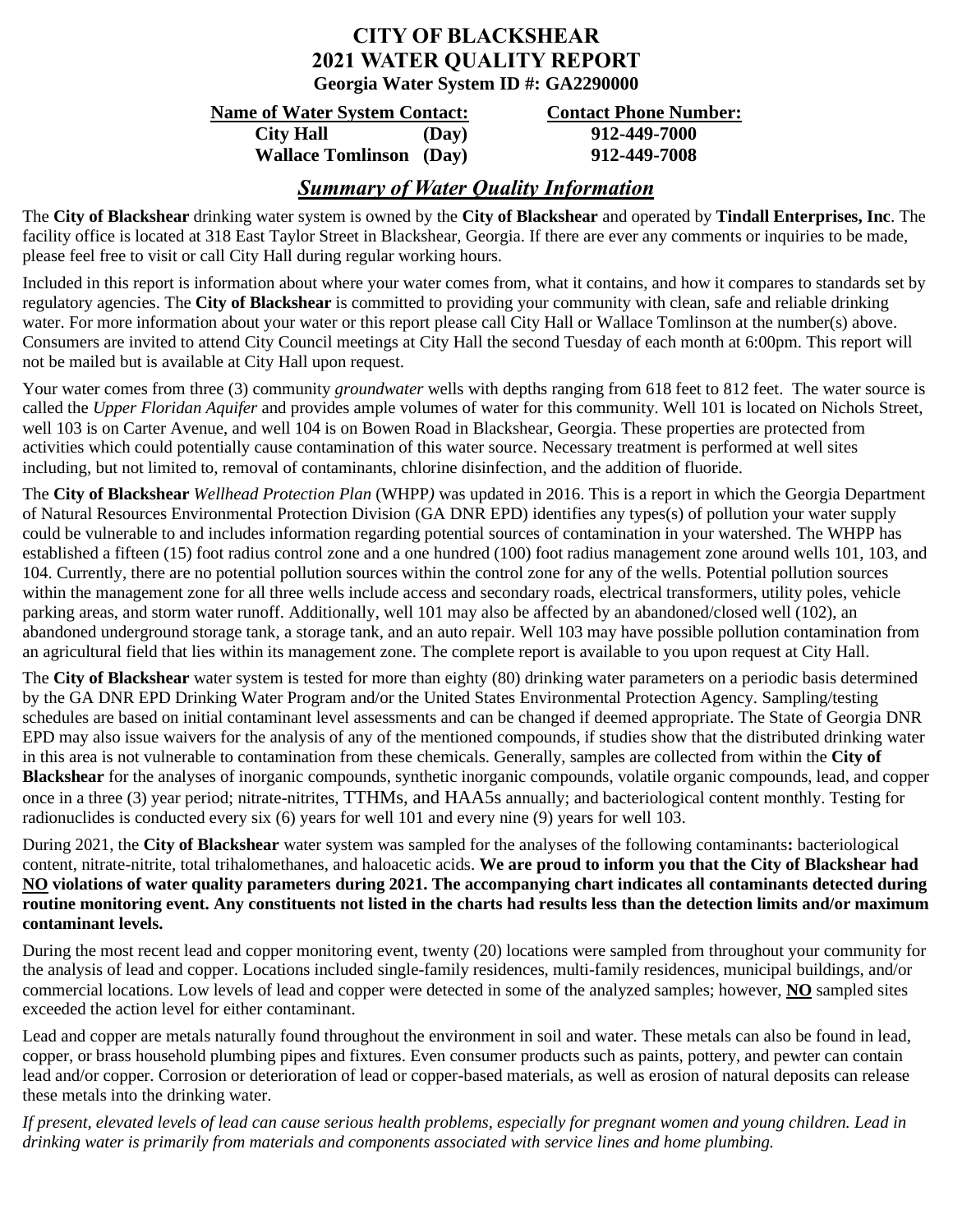*The* **City of Blackshear** *is responsible for providing high quality drinking water but cannot control the variety of materials used in plumbing components. When your water has been sitting for several hours, you can minimize the potential for lead exposure by flushing your tap for 30 seconds to 2 minutes before using water for drinking or cooking.* 

*If you are concerned about lead in your water, you may wish to have your water tested. Information on lead in drinking water, testing methods, and steps you can take to minimize exposure is available from the Safe Drinking Water Hotline or at [http://www.epa.gov/safewater/lead.](http://www.epa.gov/safewater/lead)*

#### **Additionally, the following measures may also be taken to minimize exposure to lead and/or copper:**

- Use cold water for drinking or cooking.
- Do not cook with or consume water from the hot water faucet.
- Do not use hot water for making baby formula.
- Use only "lead-free" solder, fluxes and materials in new household plumbing and repairs.

Drinking water, including bottled water, may reasonably be expected to contain at least small amounts of some contaminants. The presence of contaminants does not necessarily indicate that water poses a health risk. **More information about contaminants and potential health effects can be obtained by calling the EPA's Safe Drinking Water Hotline.**

Some people may be more vulnerable to contaminants in drinking water than the general population. Immuno-compromised persons such as persons with cancer undergoing chemotherapy, persons who have undergone organ transplants, people with HIV/AIDS or other immune system disorders, some elderly, and infants can be particularly at risk from infections. These people should seek advice about drinking water from their health care providers. **EPA/CDC guidelines on appropriate means to lessen the risk of infection by Cryptosporidium and other microbial contaminants are available from the Safe Drinking Water Hotline at 800- 426-4791.**

The sources of drinking water (both tap water and bottled water) include rivers, lakes, streams, ponds, reservoirs, springs, and wells. As water travels over the surface of the land or through the ground, it dissolves naturally-occurring minerals and, in some cases, radioactive material, and can pick up substances resulting from the presence of animals or from human activity.

### **Contaminants that** *may* **be present in source water include the following:**

- *Microbial contaminants* such as viruses and bacteria, which may come from sewage treatment plants, septic systems, agricultural livestock operations, and wildlife.
- *Inorganic contaminants* such as salts and metals, which can be naturally occurring or result from urban storm runoff, industrial or domestic wastewater discharges, oil and gas production, mining, or farming.
- *Pesticides and herbicides* which may come from a variety of sources such as agriculture, urban storm water runoff, and residential uses.
- *Organic chemical contaminants* including synthetic and volatile organic chemicals, which are by-products of industrial processes and petroleum production, and can also come from gas stations, urban storm water runoff, agricultural application and septic systems.
- **Radioactive contaminants** which can be naturally occurring or be the result of oil and gas production and mining activities.

In order to ensure that tap water is safe to drink, EPA prescribes regulations which limit the amount of certain contaminants in water provided by public water systems. Food and Drug Administration regulations establish limits for contaminants in bottled water which must provide the same protection for public health.

The *City of Blackshear strives to maintain the highest standards of performance and quality possible. In order to maintain a safe and dependable water supply, improvements that benefit the community must be made. Please help keep these costs as low as possible by utilizing good water conservation practices.*

#### **DEFINITION OF TERMS AND ABBREVIATIONS USED IN THIS REPORT**

**Maximum Contaminant Level (MCL):** "*The highest level of a contaminant that is allowed in drinking water. MCL's are set as close to the MCLG as feasible using the best available treatment technology."*

**Maximum Contaminant Level Goal (MCLG):** *"The level of a contaminant in drinking water below which there is no known or expected risk to health. MCLG's allow for a margin of safety."*

**Secondary Maximum Contaminant Level (SMCL):** Reasonable goals for drinking water quality. Exceeding SMCL's may adversely affect odor or appearance, but there is no known risk to human health.

**Treatment Technique (TT):** *"A required process intended to reduce the level of a contaminant in drinking water."*

**Maximum Residual Disinfectant Level (MRDL):** *"The highest level of a disinfectant allowed in drinking water. There is convincing evidence that addition of a disinfectant is necessary for control of microbiological contaminants."*

**Maximum Residual Disinfectant Level Goal (MRDLG):** *"The level of a drinking water disinfectant below which there is no known or expected risk to health. MRDLGs do not reflect the benefits of the use of disinfectants to control microbial contaminants.*

**TTHMs (Total Trihalomethanes):** One or more of the organic compounds Chloroform, Bromodichloromethane, Chlorodibromomethane, and/or Bromoform.

**HAA5s (Haloacetic Acids):** One or more of the organic compounds Monochloroacetic Acid, Dichloroacetic Acid, Trichloroacetic Acid, Monobromoacetic Acid, and Dibromoacetic Acid.